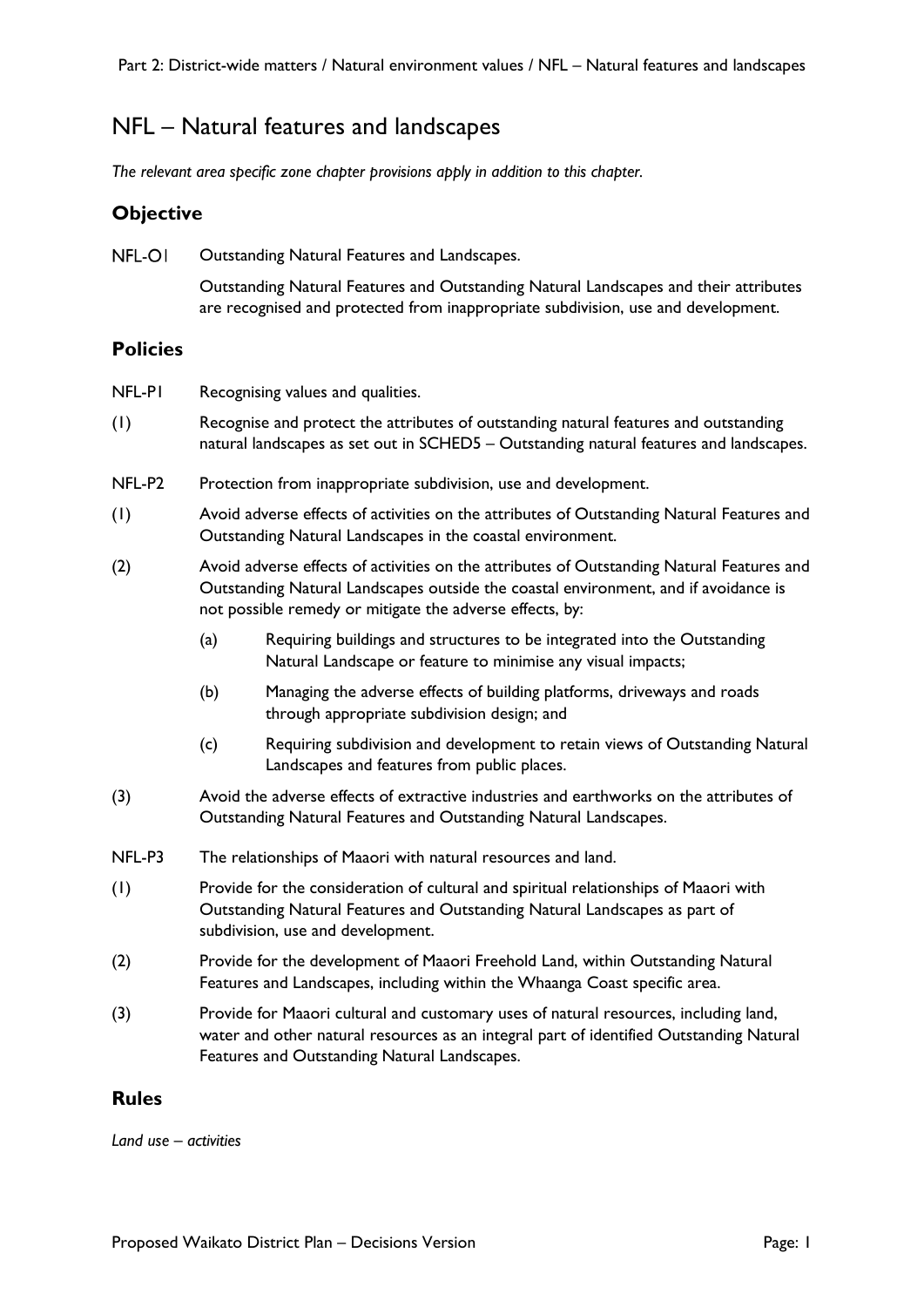| <b>NFL-RI</b> | Earthworks - within an Outstanding Natural Feature or Outstanding Natural<br>Landscape                                                      |                                                                                      |                   |                                                                                                                                                                                                                                                                                                                                                   |  |  |  |  |
|---------------|---------------------------------------------------------------------------------------------------------------------------------------------|--------------------------------------------------------------------------------------|-------------------|---------------------------------------------------------------------------------------------------------------------------------------------------------------------------------------------------------------------------------------------------------------------------------------------------------------------------------------------------|--|--|--|--|
| All zones     | (I) Activity status: PER                                                                                                                    |                                                                                      |                   | (2) Activity status where                                                                                                                                                                                                                                                                                                                         |  |  |  |  |
|               | <b>Where:</b>                                                                                                                               |                                                                                      |                   | compliance not achieved: RDIS                                                                                                                                                                                                                                                                                                                     |  |  |  |  |
|               | (a) Earthworks for the maintenance<br>of existing tracks, fences or                                                                         |                                                                                      |                   | <b>Council's discretion is restricted</b><br>to the following matters:                                                                                                                                                                                                                                                                            |  |  |  |  |
|               |                                                                                                                                             | drains within an Outstanding<br>Natural Feature or Outstanding<br>Natural Landscape. |                   | (a) For areas within the coastal<br>environment, whether avoidance<br>of adverse effects from<br>earthworks on the attributes of<br>the identified landscape or<br>natural character is achieved in<br>the first instance, and if<br>avoidance is not achievable,<br>remedied or otherwise<br>mitigated; and<br>(b) For areas outside the coastal |  |  |  |  |
|               |                                                                                                                                             |                                                                                      |                   | environment, the extent to<br>which adverse effects from<br>earthworks on the attributes of<br>the identified landscape or<br>natural character area are<br>avoided, remedied or mitigated.                                                                                                                                                       |  |  |  |  |
| NFL-R2        | Earthworks - within an Outstanding Natural Feature or Outstanding Natural<br>Landscape                                                      |                                                                                      |                   |                                                                                                                                                                                                                                                                                                                                                   |  |  |  |  |
| All zones     | (I) Activity status: PER                                                                                                                    |                                                                                      |                   | (2) Activity status where                                                                                                                                                                                                                                                                                                                         |  |  |  |  |
|               | <b>Where:</b>                                                                                                                               |                                                                                      |                   | compliance not achieved: RDIS                                                                                                                                                                                                                                                                                                                     |  |  |  |  |
|               |                                                                                                                                             | (a) Earthworks that meet all of the                                                  |                   | <b>Council's discretion is restricted</b>                                                                                                                                                                                                                                                                                                         |  |  |  |  |
|               |                                                                                                                                             | following standards:                                                                 |                   | to the following matters:                                                                                                                                                                                                                                                                                                                         |  |  |  |  |
|               |                                                                                                                                             | (i) Earthworks are completed                                                         |                   | (a) For areas within the coastal<br>environment, whether avoidance                                                                                                                                                                                                                                                                                |  |  |  |  |
|               | within a 12 month period<br>(ii) Earthworks do not exceed<br>the following areas and<br>volumes:                                            |                                                                                      |                   | of adverse effects from<br>earthworks on the attributes of<br>the identified landscape or                                                                                                                                                                                                                                                         |  |  |  |  |
|               |                                                                                                                                             |                                                                                      |                   |                                                                                                                                                                                                                                                                                                                                                   |  |  |  |  |
|               |                                                                                                                                             |                                                                                      |                   |                                                                                                                                                                                                                                                                                                                                                   |  |  |  |  |
|               | Landscape                                                                                                                                   | Area $(m2)$                                                                          | <b>Volume</b>     | natural character is achieved in                                                                                                                                                                                                                                                                                                                  |  |  |  |  |
|               | area                                                                                                                                        |                                                                                      | (m <sup>3</sup> ) |                                                                                                                                                                                                                                                                                                                                                   |  |  |  |  |
|               | Natural<br>Feature                                                                                                                          |                                                                                      |                   | remedied or otherwise<br>mitigated; and                                                                                                                                                                                                                                                                                                           |  |  |  |  |
|               | Outstanding<br>Natural<br>Landscape                                                                                                         |                                                                                      |                   | (b) For areas outside the coastal<br>environment, the extent to<br>which adverse effects from                                                                                                                                                                                                                                                     |  |  |  |  |
|               | (iii) The height of the resulting<br>cut or batter face in stable<br>ground does not exceed 1.5<br>metres;<br>(iv) The maximum slope of the |                                                                                      |                   | earthworks on the attributes of<br>the identified landscape or<br>natural character area are<br>avoided, remedied or mitigated.                                                                                                                                                                                                                   |  |  |  |  |
|               |                                                                                                                                             |                                                                                      |                   |                                                                                                                                                                                                                                                                                                                                                   |  |  |  |  |
|               | resulting cut or batter face in                                                                                                             |                                                                                      |                   |                                                                                                                                                                                                                                                                                                                                                   |  |  |  |  |
|               | stable ground does not<br>exceed 1:2 (1 metre vertical                                                                                      |                                                                                      |                   |                                                                                                                                                                                                                                                                                                                                                   |  |  |  |  |
|               | to 2 metres horizontal);                                                                                                                    |                                                                                      |                   |                                                                                                                                                                                                                                                                                                                                                   |  |  |  |  |
|               | Outstanding                                                                                                                                 | 50                                                                                   | 250               | the first instance, and if<br>avoidance is not achievable,                                                                                                                                                                                                                                                                                        |  |  |  |  |